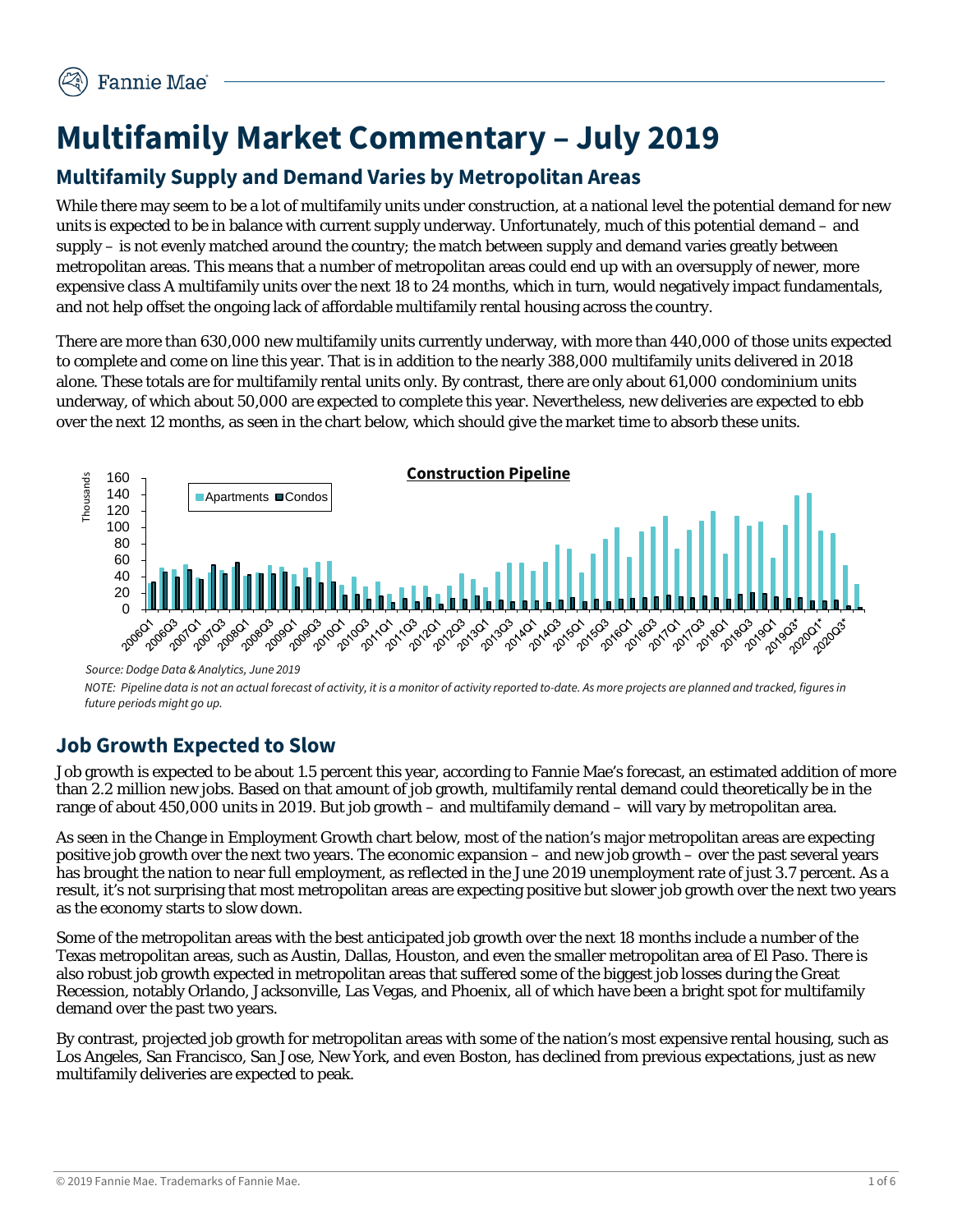

#### **Change in Employment (CAGR) – Select Metropolitan areas**

*Source: Moody's Analytics, 4Q2018*

#### **New Supply Concentrated in a Handful of Metropolitan Areas**

As seen in the Multifamily Apartment Units Underway chart, only about 12 metropolitan areas have more than 15,000 units that have recently been completed or are currently under construction in 2019. Moreover, this new supply is not evenly distributed throughout these metropolitan areas and instead is concentrated in a limited number of submarkets. For instance, in the **New York** metropolitan area 45 percent of the nearly 57,000 multifamily units under construction is located in just two boroughs: **Brooklyn** and **Queens**. In fact, with more than an estimated 15,000 multifamily rental units under construction, Brooklyn has more units underway than **Manhattan**, which has fewer than 10,000 units underway.

At nearly 35,000 units, **Washington, DC** has the second-highest level of new multifamily rental supply underway. The bulk of the DC metropolitan area's new multifamily construction is now located outside of the District, with the Northern Virginia submarkets accounting for more than 15,000 units underway, including Rosslyn, Ballston, Tysons Corner, Fairfax, and Old Town. There are more than 13,000 units underway in the District proper. The most impacted District submarkets include Anacostia, Northeast, Capitol Hill, the Southwest Waterfront, Brightwood, Mt. Pleasant, and Fort Totten.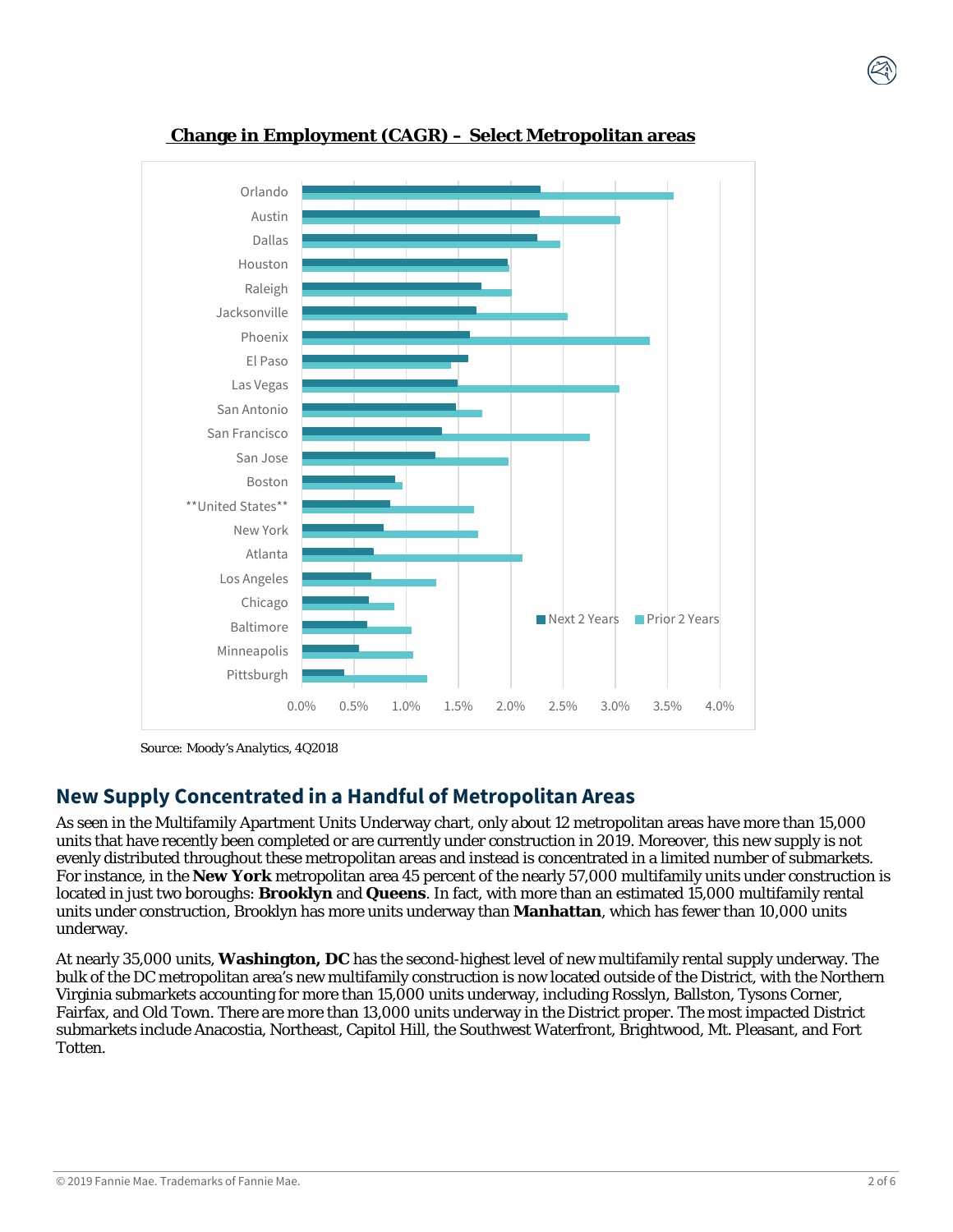

#### **Multifamily Apartment Units Underway – Select Metropolitan Areas**

*Source: Dodge Data & Analytics, June 2019 – Metropolitan areas with 5,000 or more units underway or completed. NOTE: Pipeline data is not an actual forecast of activity, it is a monitor of activity reported to-date. As more projects are planned and tracked, figures in future periods might go up.* 

### **High Levels of Supply in High Cost Metropolitan Areas**

Why are developers building so many new multifamily units primarily in higher-cost metropolitan areas? The leading reason is rising construction costs. According to data from RS Means, multifamily construction costs have risen 5.3 percent annually on average from 2016 through 2018, and the cost of most building materials doesn't fluctuate that much by location of the construction project. Therefore, many developers have stayed focused on those metropolitan areas that boast a trifecta of solid job growth, positive demographic trends, and above average asking rents.

This helps explain why metropolitan areas such as **St. Louis** and **Birmingham** – both of which have had positive job growth over the past few years – do not have elevated levels of new multifamily supply underway. For example, **St. Louis** is expected to have job growth of 1.9 percent over the next 18 months, suggesting potential demand for more than 5,000 multifamily units, yet only about 2,000 units are underway. More dramatically, Birmingham is in the midst of an economic expansion and is expecting 1.7 percent job growth between now and the end of 2020, creating potential demand for nearly 1,900 units, yet fewer than 920 units are underway.

But the average asking rent in both St. Louis and Birmingham is estimated at about \$950, according to CoStar. That rent level is not much of an incentive for multifamily developers to break ground. That's because there is not much of a project cost differential between lower cost metropolitan areas such as Birmingham and a higher-priced metropolitan area, such as **Seattle**. But there is a large differential in the amount of rent that can be commanded. With an average asking rent of \$1,730 coupled with annualized rent growth of nearly 4.0 percent, it is easy to understand how Seattle now has more than 21,000 units underway.

#### **A Number of Possibly Oversupplied Metropolitan Areas**

As seen in the table below, most major metropolitan areas may be oversupplied over the next 12 to 24 months, based on projected job growth. Only a few, two of which are highlighted in yellow, will likely be undersupplied. Some of the larger and/or higher-cost metropolitan areas likely to face oversupply include **New York**, **Washington, DC**, **Denver**, **Boston**, **Atlanta**, **Portland**, and **Miami**, but even smaller and/or less expensive rental metropolitan areas have not been spared. These include **Colorado Springs**, **Richmond**, **Kansas City**, and even **Detroit**.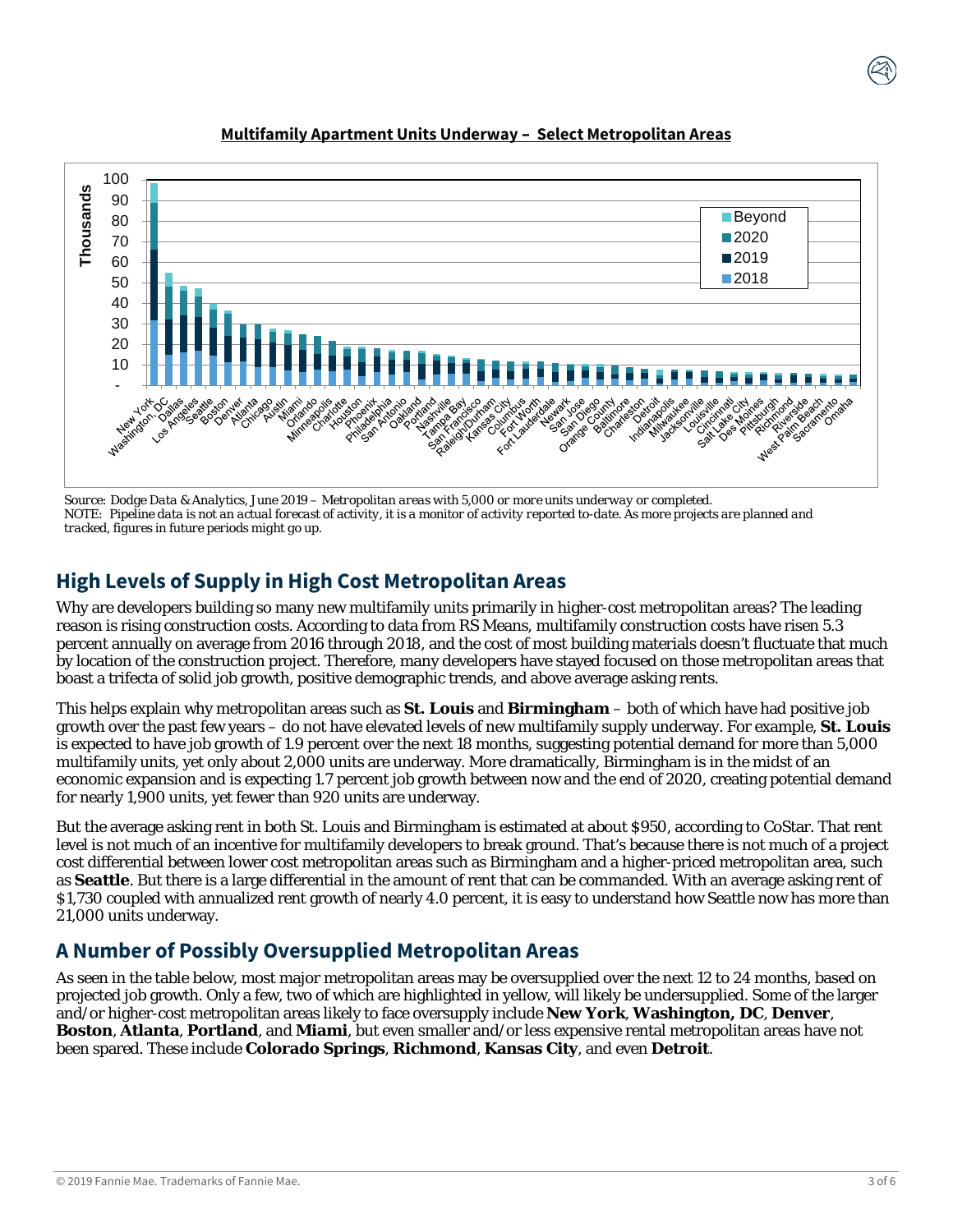**While Dallas** will also likely face over supply short-term, in the longer term it may actually be slightly under-supplied. That's because **Dallas,**  with a population of nearly 8 million, is expected to have some of the best job growth in the country over the next two years, at an estimated 4.6 percent. As a result, although there could be an oversupply of more than 5,600 units by the end of 2020, the metropolitan area could easily find itself facing a supply shortage of more than 3,500 units within 18 months. This even takes into account the possibility of national economic slowdown.

#### **Some High-Tech Metropolitan Areas Could Remain Oversupplied Longer-Term**

Other oversupplied metropolitan areas include hightech metropolitan areas such as **Austin**, **Seattle**, **Denver**, and **Portland**. While some of these metropolitan areas are expected to absorb their excess supply over the next three years, not all are likely to fare the same.

**Denver's** high-tech jobs account for 7.1 percent of the metropolitan area's total employment but that also includes manufacturing jobs, which are highly cyclical and can be negatively impacted by changes in global trade. In addition, Denver has more Millennials and Gen Xers than the national average, which is a plus for the multifamily sector. But on the other hand, its net migration trends are less robust than would be expected for a metropolitan area of its size, which could negatively impact multifamily demand over the long-term.

For example, **Austin** is a smaller metropolitan area with about 2.2 million people, yet its net migration last year totaled more than 37,000 people. By contrast, Denver's net migration was 23,000 despite having a population of nearly 3 million people. In addition, Denver's job growth is expected to sputter in 2021, declining to nearly zero, just as 6,000 multifamily units will have delivered the year before. More importantly, Moody's is anticipating that Denver's job growth will "…slow in high-skill, high-paying industries." If that occurs, the multifamily sector could be negatively impacted and the potential for Denver to remain oversupplied could extend well past the next 24 months.

| <b>Metro Area</b>     | (Units) | <b>Potential Demand</b> |
|-----------------------|---------|-------------------------|
| New York              | 57,331  | 37,328                  |
| <b>Washington, DC</b> | 33,105  | 15,974                  |
| <b>Dallas</b>         | 29,782  | 24,174                  |
| <b>Los Angeles</b>    | 26,313  | 14,973                  |
| Boston                | 23,617  | 8,970                   |
| Seattle               | 22,500  | 13,897                  |
| Atlanta               | 20,224  | 7,660                   |
| Miami                 | 17,910  | 7,262                   |
| Austin                | 17,879  | 9,897                   |
| Denver                | 17,521  | 6,097                   |
| Chicago               | 17,098  | 12,458                  |
| Orlando               | 16,031  | 12,115                  |
| Minneapolis           | 14,527  | 4,352                   |
| <b>Houston</b>        | 12,896  | 24,684                  |
| <b>Oakland</b>        | 12,530  | 5,480                   |
| Philadelphia          | 10,840  | 8,060                   |
| <b>Phoenix</b>        | 10,743  | 13,792                  |
| <b>San Francisco</b>  | 10,419  | 6,223                   |
| <b>Charlotte</b>      | 9,759   | 7,109                   |
| <b>San Antonio</b>    | 9,663   | 6,298                   |
| Portland              | 9,393   | 6,611                   |

#### **Total New Units Expected**

*Source: Dodge Data & Analytics and Moody's Analytics.* 

*Note: Supply equals total number of apartments units completed in 2019 and 2020 per Dodge Supply Track. Potential Demand is estimated by factoring in both the amount of new supply and the total number of new jobs expected in the metropolitan area in 2019 and 2020, per Moody's Analytics.*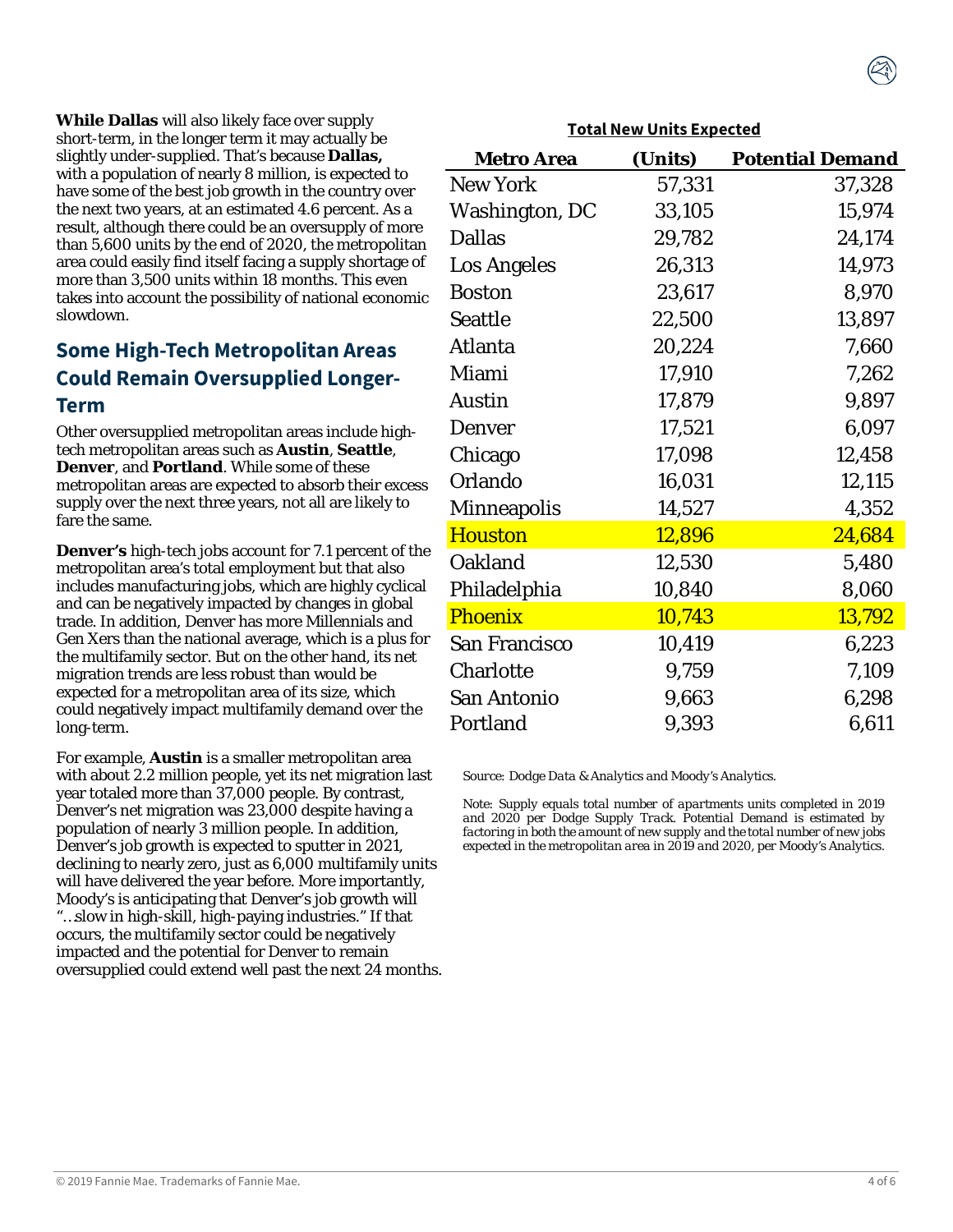### **Some Metropolitan Areas Need More Supply**

**Houston**, **Phoenix**, and **Las Vegas** are a few of the metropolitan areas that are expected to see some of the best job growth in the nation over the next two years. This is primarily due to growth in the professional services and education and healthcare sectors, and in the case of Las Vegas primarily the tourism sector. Yet, these metropolitan areas are likely to be undersupplied, especially over the short-term.

While **Houston's** reliance on the energy sector is still a primary driver of its economy, it also relies on the education and healthcare sectors as well as professional and business services sectors, thereby improving the metropolitan area's industrial diversity. As a result, overall job growth has been above 2.0 percent on average annually since 2018 and is expected to remain above the national average over the next several years. While that should produce demand for more than 24,000 multifamily units through 2020, only about 12,000 units are expected to deliver by that time.

**Phoenix** is also likely undersupplied. The metropolitan area's economy is in a mid-expansion phase according to Moody's Analytics. In addition to the education and healthcare and professional and business services sectors, the financial services sector here has recently also become a driver of employment. Phoenix's fairly well-diversified economy's projected job growth should produce demand for more than 13,000 multifamily units, but only about 11,000 units are underway.

#### **Cautiously Optimistic Outlook Longer-Term**

The expected mismatch of supply and demand for new class A multifamily units in many metropolitan areas is expected to be short-lived, lasting only the next 18 to 24 months. Expected reductions in new supply over the next few years, coupled with expectations for continued demographic trends and that some metropolitan areas will see above-average job growth, should result in multifamily rental demand remaining stable over the longer-term.

| ניזי                  |                     | <u>70 IIIUI CASC 2010 LU 2020</u> |                   |
|-----------------------|---------------------|-----------------------------------|-------------------|
| <b>Market</b>         | <b>MF Inventory</b> | <b>Total Jobs</b>                 | <b>Difference</b> |
| Minneapolis           | 5.4%                | 1.1%                              | $-4.3%$           |
| Richmond              | $6.0\%$             | 1.8%                              | $-4.1%$           |
| Oakland               | 6.1%                | 2.3%                              | $-3.8%$           |
| Washington, DC        | 5.7%                | 1.9%                              | $-3.7%$           |
| Austin                | 8.2%                | 4.6%                              | $-3.7%$           |
| Denver                | 5.5%                | 2.0%                              | $-3.5%$           |
| <b>Nashville</b>      | 5.8%                | 2.3%                              | $-3.5%$           |
| Miami                 | 6.4%                | 3.0%                              | $-3.3%$           |
| Atlanta               | 4.7%                | 1.4%                              | $-3.3%$           |
| Boston                | 4.9%                | 1.6%                              | $-3.2%$           |
| Charlotte             | 6.1%                | 2.9%                              | $-3.1%$           |
| Orlando               | 7.7%                | 4.6%                              | $-3.1%$           |
| Columbus              | 4.6%                | 1.6%                              | $-3.0%$           |
| San Antonio           | 5.7%                | 3.0%                              | $-2.7%$           |
| Jacksonville          | 5.9%                | 3.4%                              | $-2.6%$           |
| Seattle               | 5.9%                | 3.4%                              | $-2.5%$           |
| <b>Salt Lake City</b> | 4.6%                | 2.3%                              | $-2.3%$           |
| Philadelphia          | 3.5%                | 1.4%                              | $-2.2%$           |
| Raleigh               | 5.6%                | 3.5%                              | $-2.1%$           |
| Portland              | 4.8%                | 2.7%                              | $-2.0%$           |
| San Francisco         | 4.6%                | 2.7%                              | $-1.9%$           |
| <b>Baltimore</b>      | 2.8%                | 1.2%                              | $-1.5%$           |
| Indianapolis          | 2.9%                | 1.5%                              | $-1.5%$           |
| <b>New York</b>       | 2.9%                | 1.6%                              | $-1.3%$           |
| <b>Los Angeles</b>    | 2.4%                | 1.3%                              | $-1.1%$           |
| Dallas                | 5.6%                | 4.6%                              | $-1.1%$           |
| Chicago               | 2.4%                | 1.3%                              | $-1.1%$           |
| San Jose              | 3.5%                | 2.6%                              | $-1.0\%$          |
| <b>Orange County</b>  | 2.4%                | 1.5%                              | $-0.9%$           |
| San Diego             | 2.0%                | 1.7%                              | $-0.3%$           |
| Tampa                 | 2.7%                | 2.6%                              | $0.0\%$           |
| Sacramento            | 2.4%                | 2.5%                              | $0.2\%$           |
| Phoenix               | 3.0%                | 3.2%                              | 0.2%              |
| St. Louis             | 1.5%                | 1.9%                              | 0.4%              |
| Tucson                | 1.1%                | 1.6%                              | 0.6%              |
| Albuquerque           | 1.0%                | 1.6%                              | 0.6%              |
| Cleveland             | 0.6%                | 1.5%                              | 0.9%              |
| <b>Las Vegas</b>      | 1.6%                | $3.0\%$                           | 1.4%              |
| El Paso               | 1.4%                | 3.2%                              | 1.8%              |
| Houston               | $2.1\%$             | 4.0%                              | 1.9%              |

**% Increase 2018 to 2020**

*Source: Dodge Data & Analytics and Moody's Analytics*